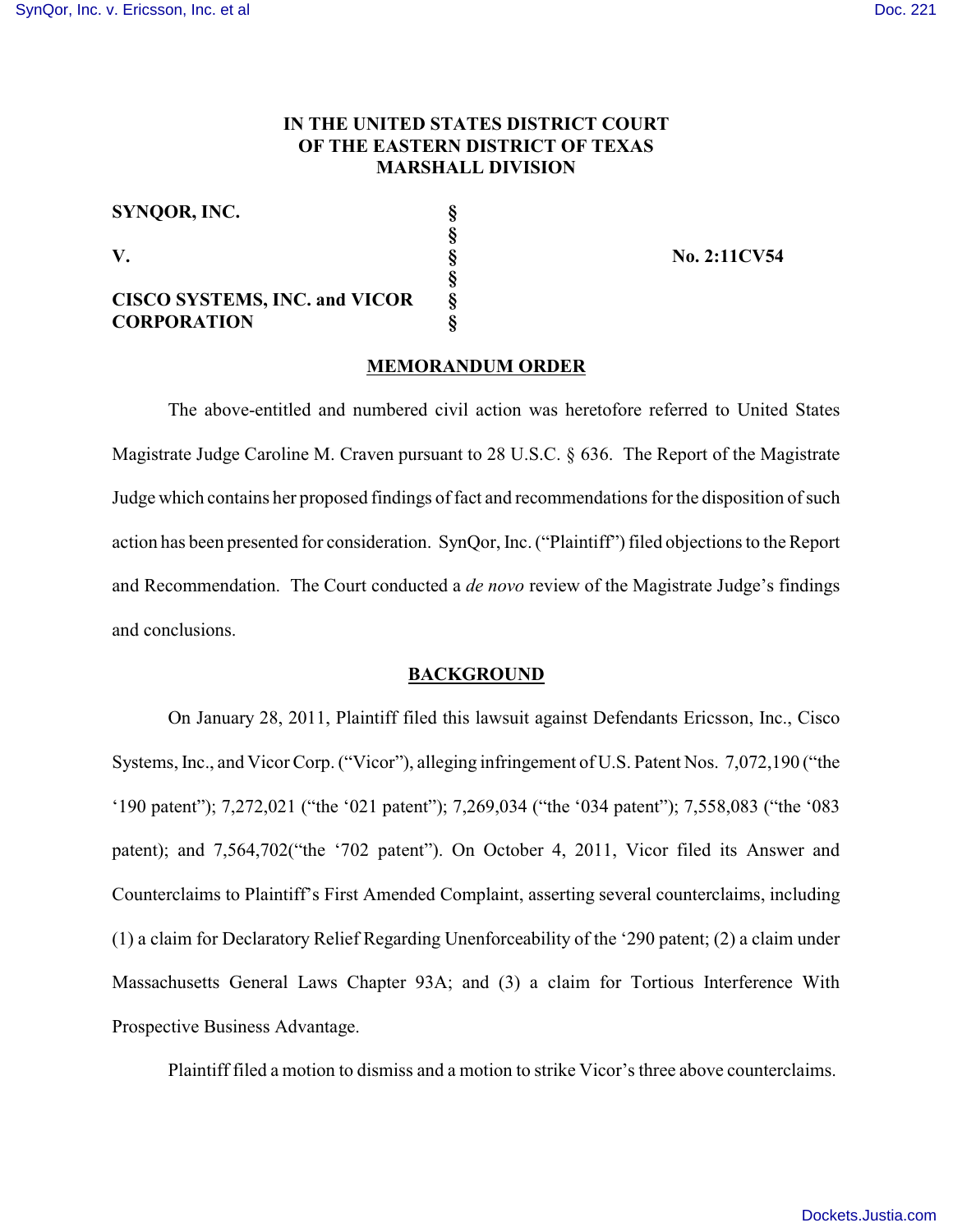According to Plaintiff, Vicor's inequitable conduct claim cannot satisfy the pleading standards imposed by the Federal Circuit Court of Appeals in *Exergen Corp. v. Wal-Mart Stores, Inc.*, 575 F.3d 1312 (Fed. Cir. 2009), nor does it include sufficient factual allegations to make a plausible case of but-for materiality under *Therasense, Inc. v. Becton, Dickinson & Co.*, 649 F.3d 1276 (Fed. Cir. 2011) (en banc). Plaintiff further argued that Vicor's state-law claims are preempted by federal patent law, and even if not preempted, the claims fail to allege facts tending to show violations of state law.

## **REPORT AND RECOMMENDATION OF THE UNITED STATES MAGISTRATE JUDGE**

On August 7, 2012, the Magistrate Judge issued a Report and Recommendation, recommending SynQor's motions be denied. Plaintiff filed objections to the Report and Recommendation, asserting Vicor has failed to state a claim for inequitable conduct. According to Plaintiff, to survive a motion to dismiss, Vicor must allege facts that plausibly suggest Plaintiff withheld invalidating information that was withheld from the PTO and withheld that information with a specific intent to deceive the PTO. Plaintiff takes issue with Vicor's allegations that despite Plaintiff's disclosure of the '207 reexamination, Plaintiff should have explained the relationship between the reexamined claims and the '290 patent and provided updates to the examiner regarding the status of the reexamination of the '190 patent. Plaintiff asserts nowhere in its pleading does Vicor explain how the examiner would have used the withheld information or why it is not cumulative under *Exergen*. Finally, in this regard, Plaintiff asserts Vicor's claim for lack of materiality fails as a matter of law. According to Plaintiff if "burying" a reference was ever a viable freestanding theory of inequitable conduct, as held by the Magistrate Judge, Plaintiff asserts it is not anymore after *Therasense*.